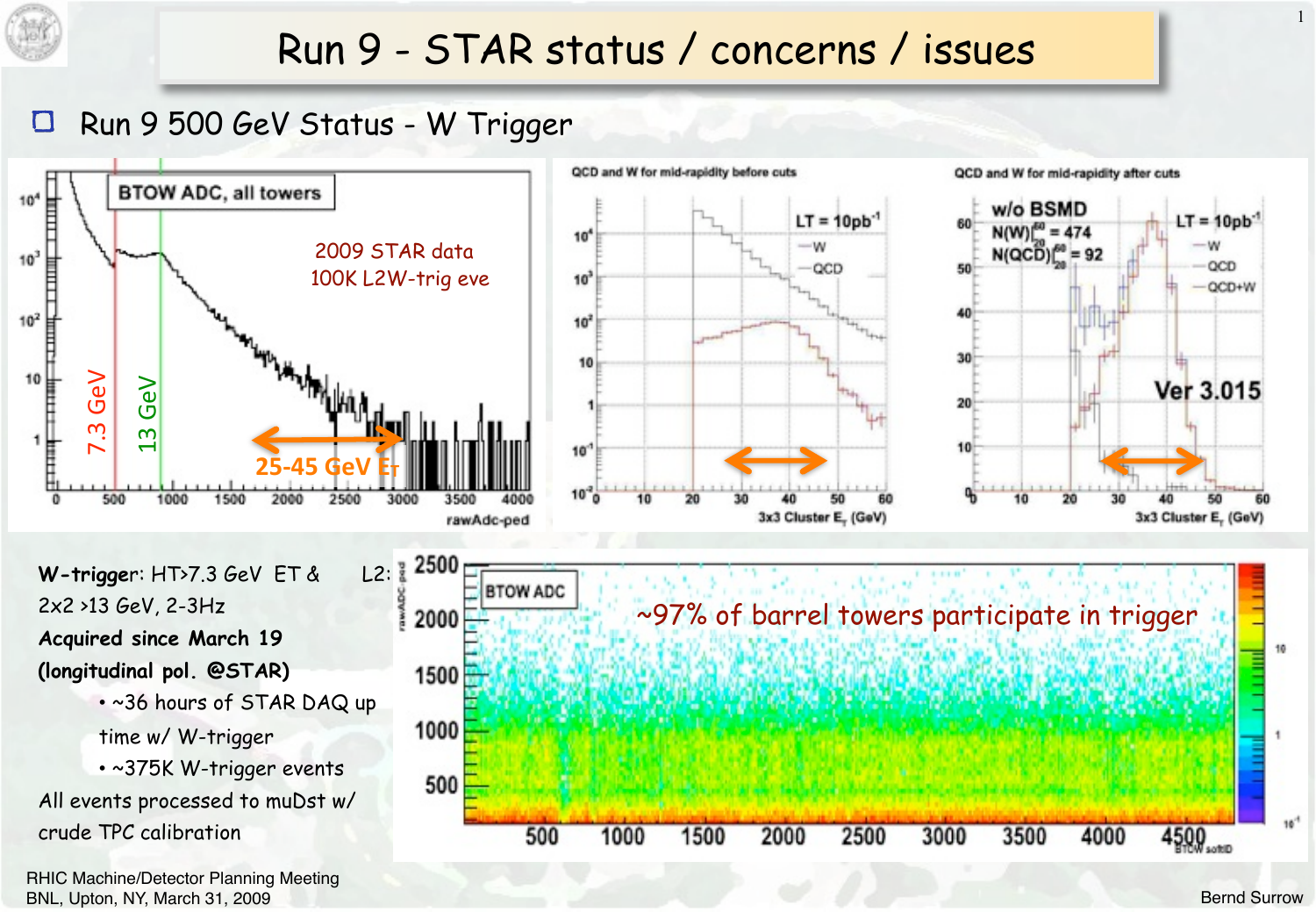

## STAR status / concerns / issues

#### Polarization - Run 9 500GeV





 $\circ$ Polarization at Injection in both beams: ~55%

- $\circ$ Important aspects for remaining 500GeV program:
	- Smooth running until ~April 10, 2009  $\Box$

 $\Box$ Need to address differences in polarization at

injection and reported polarization at 250GeV in

particular following the first release of H-Jet

measurements:

- $\Box$ Uncertainty of CNI measurements (Rate dependence) ?
- $\Box$ Polarization loss at ramp ?
- Tuning of STAR spin rotators  $\bullet$

RHIC Machine/Detector Planning Meeting BNL, Upton, NY, March 31, 2009

2